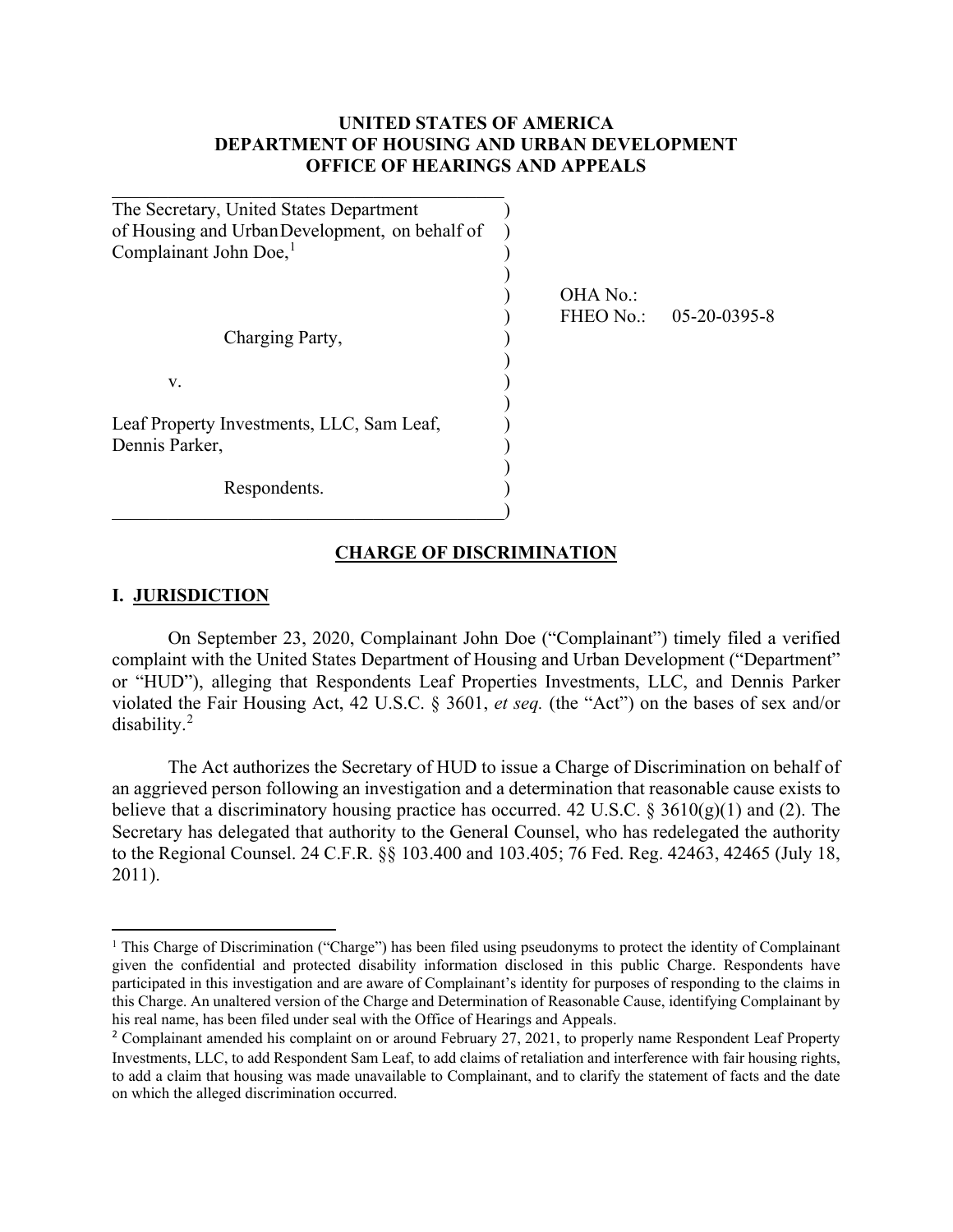The Regional Director of HUD's Office of Fair Housing and Equal Opportunity ("FHEO") for Region V, on behalf of the Assistant Secretary for FHEO, has determined that reasonable cause exists to believe that a discriminatory housing practice has occurred in this case and has authorized the issuance of this Charge of Discrimination. 42 U.S.C.  $\S 3610(g)(2)$ .

## **II. SUMMARY OF ALLEGATIONS IN SUPPORT OF THIS CHARGE**

Based upon HUD's investigation of the allegations contained in the aforementioned complaint and findings contained in the attached Determination of Reasonable Cause, the Secretary charges Respondents with violating the Act as follows:

# **A. LEGAL AUTHORITY**

- 1. It is unlawful to make unavailable or deny a dwelling to any person because of sex or disability. 42 U.S.C. §§ 3604(a), 3604 (f)(1); 24 C.F.R. §§ 100.50(b)(3); 100.60(b)(7); 100.70(b); 100.202(a)(1) and 100.600(a)(2).
- 2. It is unlawful to discriminate against any person in the terms, conditions, or privileges of rental of a dwelling, or in the provision of services or facilities in connection therewith, because of sex or disability. 42 U.S.C. §§ 3604(b), 3604 (f)(2); 24 C.F.R. §§ 100.50(b)(2),  $100.65(a)$ , (b)(7);  $100.202(b)(1)$  and  $100.600(a)(2)$ .
- 3. It is unlawful to make any statement with respect to the rental of a dwelling that indicates any preference, limitation, or discrimination based on sex or disability, or an intention to make any such preference, limitation, or discrimination. 42 U.S.C. § 3604(c); 24 C.F.R. §§  $100.50(b)(4)$  and  $100.75(a)$ , (b), and (c)(1).
- 4. It is unlawful to coerce, intimidate, threaten, or interfere with any person in the exercise or enjoyment of, or on account of his having exercised or enjoyed, any right granted or protected by section 804 of the Act. 42 U.S.C. § 3617; 24 C.F.R. §§ 100.50(b)(3); 100.60(b)(7);  $100.65(b)(7)$ ; 100.400(b), (c)(2); and  $100.600(a)(2)$ .
- 5. It is unlawful to retaliate against any person because that person reported a discriminatory housing practice to a housing provider or other authority. 42 U.S.C. § 3617; 24 C.F.R.  $$100.400(c)(6).$
- 6. Pursuant to the Act, an "aggrieved person" includes any person who claims to have been injured by a discriminatory housing practice. 42 U.S.C. § 3602(i); 24 C.F.R. § 100.20.
- 7. Pursuant to the Act, a person is vicariously liable for a discriminatory housing practice by the person's agent or employee regardless of whether the person knew or should have known of the conduct that resulted in a discriminatory housing practice, consistent with agency law. 24 C.F.R. § 100.7(b).
- 8. Sex discrimination under the Act includes discrimination because of sexual orientation.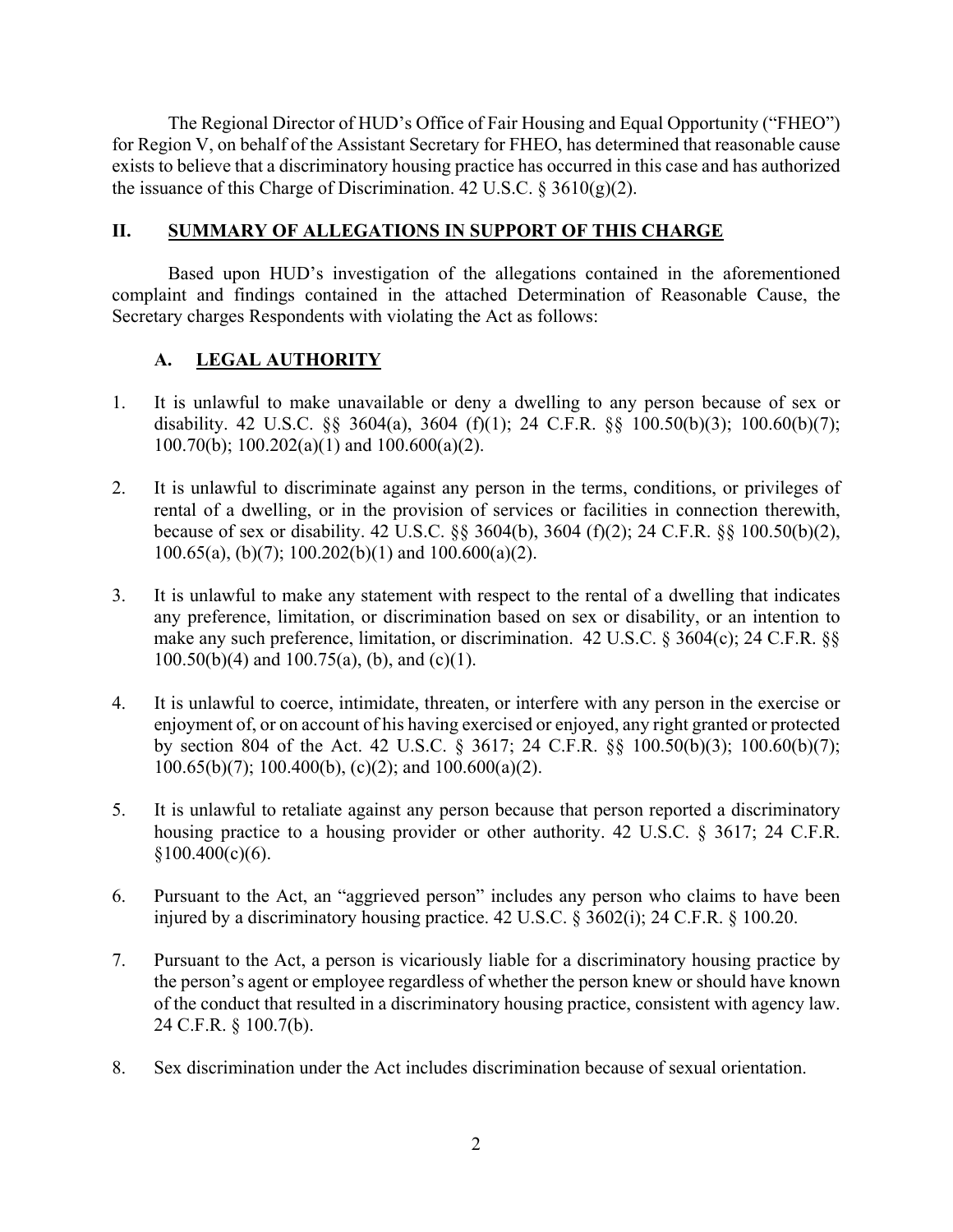## **B. PARTIES AND SUBJECT PROPERTY**

- 9. Complainant is a gay male and a person with mental disabilities. Complainant receives Social Security Disability Insurance ("SSDI"). Complainant's mental disabilities substantially limit one or more of his major life activities including, but not limited to, his ability to stabilize his emotions, interact socially, work, sleep, and cope with stress. Complainant is an individual with a disability within the meaning of the Act. 42 U.S.C. § 3602(h).
- 10. At the time of the alleged discrimination, Complainant resided at the subject property located at ADDRESS REDACTED, in Milwaukee, Wisconsin, ("subject property") from on or about April 5, 2019, until on or about July 1, 2020.
- 11. Complainant is an aggrieved person as defined by the Act. 42 U.S.C. § 3602(i).
- 12. The subject property is a licensed rooming house consisting of 19 individual rental units. Each tenant has his/her own room with a kitchen, but the tenants share a bathroom and other communal spaces.
- 13. The subject property is a "dwelling" as defined by the Act. 42 U.S.C. § 3602(b); 24 C.F.R. § 100.20.
- 14. Respondent Leaf Property Investments, LLC ("Respondent LPI") is a limited liability company registered with the State of Wisconsin. At all times relevant to this Charge, Respondent LPI owned the subject property, in addition to owning and/or operating several other residential rental properties.
- 15. Respondent Sam Leaf ("Respondent Leaf") is the registered agent for Respondent Leaf Property Investments, LLC, with a principal place of business located at 1032 E. Holt Avenue, in Milwaukee, Wisconsin. Respondent Leaf also manages the subject property, visits the property weekly to inspect the utilities and the laundry room, and to collect rent.
- 16. At all times relevant to this Charge, Respondent Dennis Parker ("Respondent Parker") lived at 1511 E. Royall Place, Unit 10, in Milwaukee, Wisconsin, which is located across the street from the subject property and is also owned by Respondent LPI.
- 17. At all times relevant to this Charge, Respondents LPI and Leaf employed Respondent Parker as the onsite manager of the subject property. His duties included handling rental inquiries; showing prospective applicants available rooms for rent; receiving applications for tenancy; interacting with tenants regarding housing-related issues; handling tenant complaints; using keys to access tenants' units; enforcing lease provisions; handling maintenance requests; and making repairs in tenants' units at the subject property.

# **C. FACTUAL ALLEGATIONS**

18. In April 2019, Complainant saw a rental advertisement on craigslist.org and called the telephone number listed in the advertisement. On or about April 4, 2019, Complainant spoke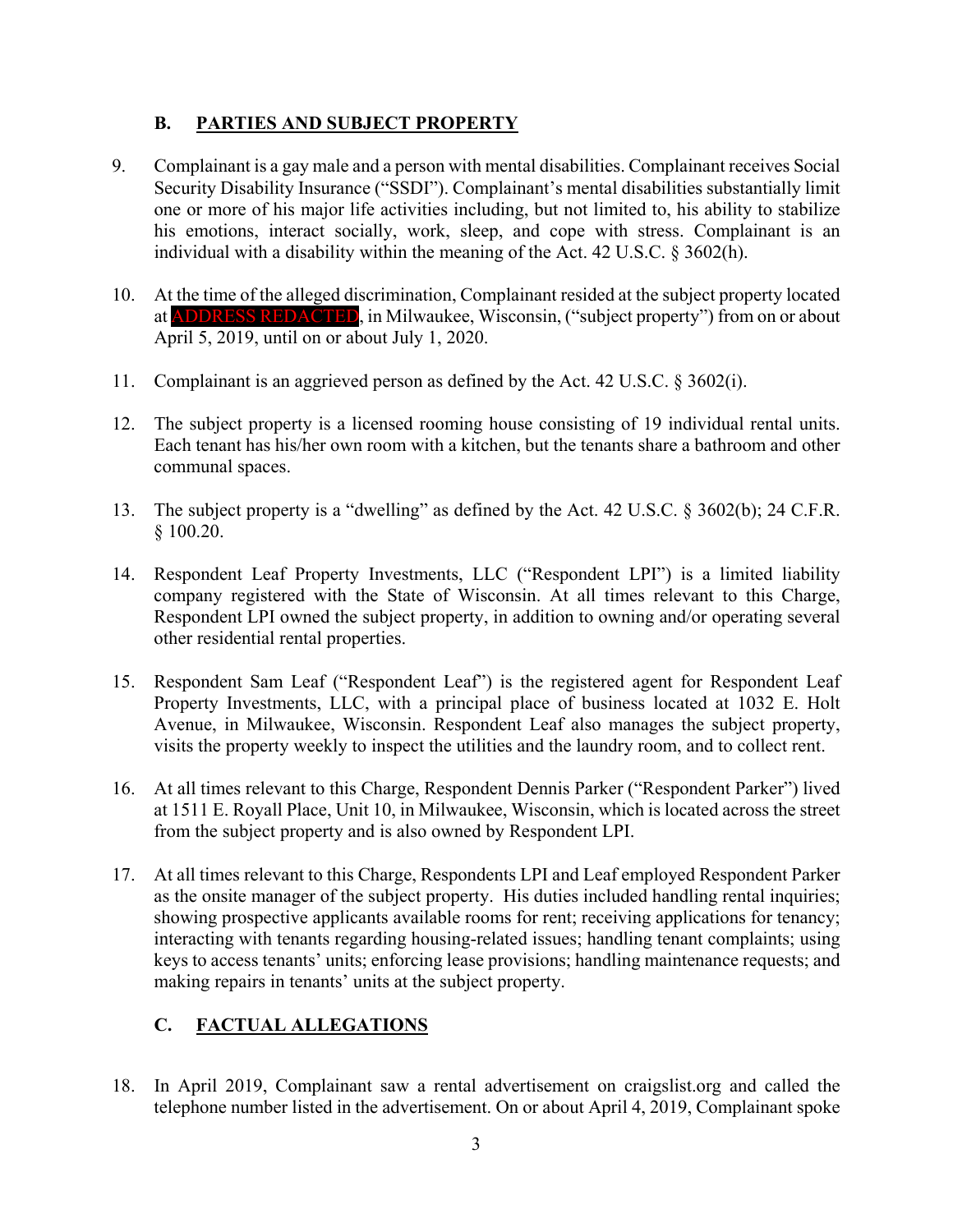to a man, who was later identified as Respondent Parker, by telephone to inquire about renting a room at the subject property. An appointment to view the unit was scheduled for that day.

- 19. During the showing, Complainant informed Respondent Parker of his sexual orientation, gay, and that he is a person with a disability. Complainant disclosed his protected class statuses to avoid potential future problems. Respondent Parker rented the unit to Complainant. Complainant paid Respondent Parker a \$500 security deposit and \$500 for the first month's rent.
- 20. On or about April 5, 2019, Complainant moved into the subject unit.
- 21. Shortly after Complainant moved into the subject property, he developed a friendly relationship with Respondent Parker. They would socialize at the subject property and occasionally go out to dinner, often with at least one other tenant.
- 22. Early on in Complainant's tenancy, Respondent Parker made some sexually offensive comments to Complainant. At first, Complainant thought Respondent Parker's verbal comments were just banter and that Respondent Parker was joking. Complainant tried to diffuse the situation with humor by bantering back.
- 23. In or around December 2019, Respondent Parker's verbal comments and text messages became more and more offensive and sexually explicit. Respondent Parker began making verbal comments to Complainant, including, but not limited to, "I would like to fuck you," and "you should give me a blow job" or words to that effect.
- 24. On December 9, 2019, Respondent Parker texted Complainant, "[g]rab your ankles daddy is coming to get some."
- 25. On December 11, 2019, Respondent Parker texted Complainant, "[w]hat do you think about anal fisting" and "I have a bowling [p]in with your name on it."
- 26. On December 11, 2019, Complainant texted Respondent Parker, "[s]ome of these statements trigger my [disability]," "[p]lease be more understanding of what I've gone through," and "[w]e both need to respect each other." In response to these pleas, Respondent Parker replied, in relevant part, "[a]lways a third time cry a river are your pathetic crys [*sic*] answered fuck no…Grow a set… strong live weak cry and give up. Who are you."
- 27. Between December 12, 2019, and continuing through December 21, 2019, Respondent Parker sent Complainant over 40 text messages, some of which were extremely offensive to Complainant. Complainant understood some of the text messages to be threats to rape him.
- 28. From December 12 through December 21, 2019, Respondent Parker's text messages to Complainant included, but were not limited to: "[a]re you still on your period"; "[g]uess what you're a punk bitch sick homosexual"; "[f]uck you bitch ass faggot"; "[f]ucking loser nigger lover"; "[t]ry your drama queen faggot fucking sick ass against the Bible fuck your family";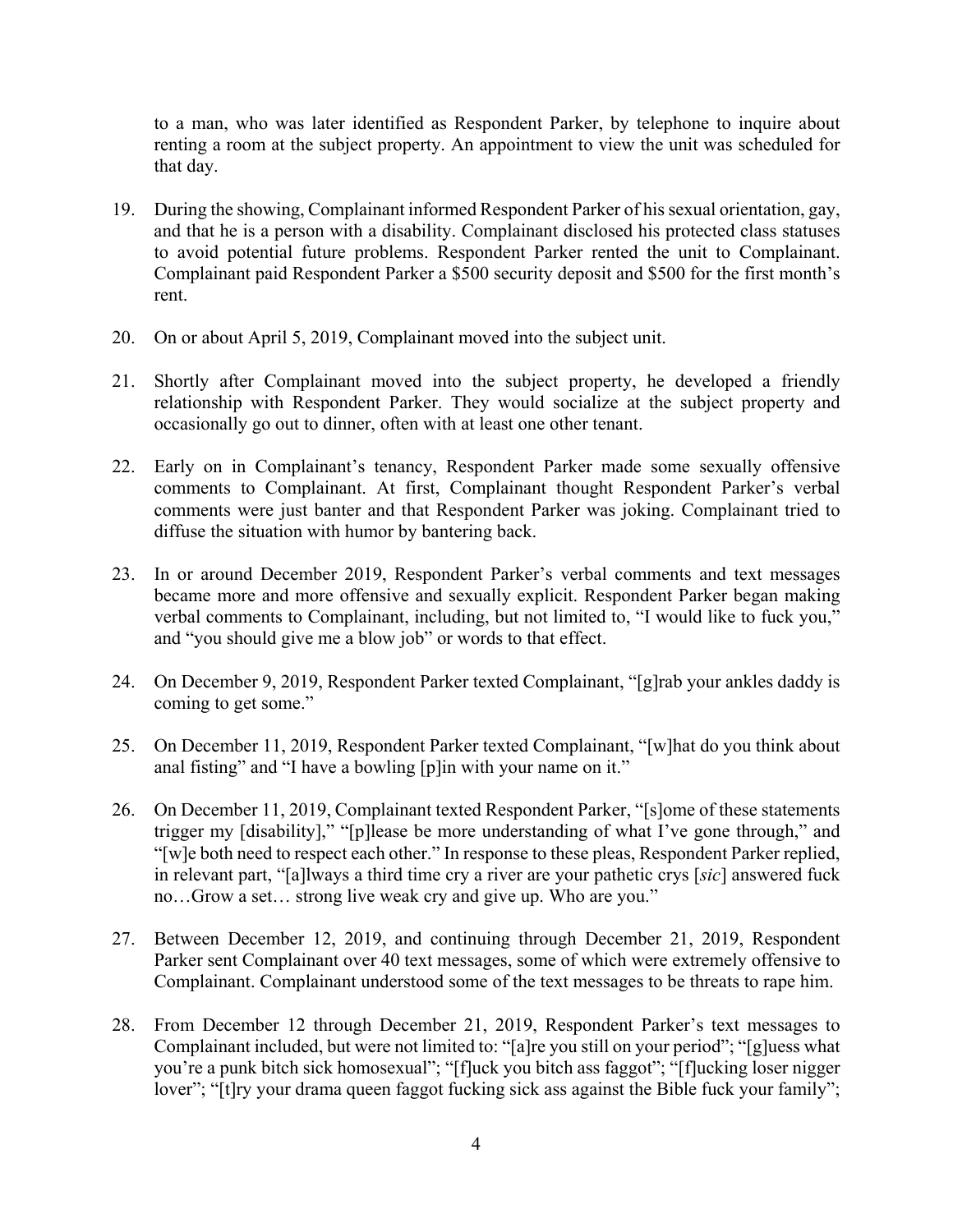"weak bitch and a coward that's why you have so ma[n]y problems in life"; "I though[t] about you fucking queer get me fired do your best fuck this job…[y]ou're a fag a abomination [*sic*] against Jesus fuck you"; "[g]o fuck yourself shove a hamster up your ass"; "[y]ou been fucked in the ads [*sic*] so much you think it's okay and you can keep your bitch ass pansy queer clear homosexual are sick and a disease"; "[f]uck you fag talk all your shit you fat homo"; and "[g]ay pride get back in the closet."

- 29. From December 12 through December 21, 2019, Respondent Parker also sent text messages to Complainant where he criticized Complainant's mental disabilities and his receipt of SSDI texting, "U weak and retarded. Look how u shake and act around people you are a loser … Get off your lazy ass and work quit scamming off the government..."; "[l]ittle fag parade scam off the government you can work"; and "get off your lazy lame excuse making Ass and contribute to the wor[ld] you live in."
- 30. From December 12, 2019, through December 21, 2019, Complainant did not reply to any of Respondent Parker's text messages because he was afraid to respond, believing that the situation would escalate.
- 31. On December 22, 2019, Complainant called the Milwaukee Police Department and informed the police dispatcher that Respondent Parker sent him sexually abusive text messages, and that Respondent Parker was yelling threats to "batter" Complainant, threats to kill people, and also yelling that all "homosexuals" should be burned "like the Jews" or words to that effect.
- 32. On December 22, 2019, when the police officer arrived, Complainant informed the officer that he had received hateful slurs, and sexually abusive and threatening text messages from Respondent Parker for three to four weeks. After the officer reviewed the text messages, he went across the street to Respondent Parker's unit. The police report states that after the officer knocked on Respondent Parker's door and attempted to speak with him, Respondent Parker told the officer "go fuck yourself." The officer issued Respondent Parker a citation, under his door, for disorderly conduct in the amount of \$195.
- 33. Respondent Parker did not text message Complainant from December 22, 2019, through January 23, 2020.
- 34. On January 24, 2020, Respondent Parker texted Complainant, "[y]our little stunt calling the police cost me 189 dollars…"; and "[f]at POS I will always hate you you're a manipulator a fucking piece of shit user. I wish you would just move and get the fuck out."
- 35. Also on January 24, 2020, Respondent Parker threatened to call the police on Complainant and after Complainant replied, "[o]k call the Cops," Respondent Parker responded that he was serving Complainant a five-day notice to vacate his unit at the subject property within 30 days.
- 36. Respondent Parker continued to send Complainant text messages on January 24, 2020, texting, "[m]ove tomorrow would be the best answer. Sam and I talk every[day]. I have his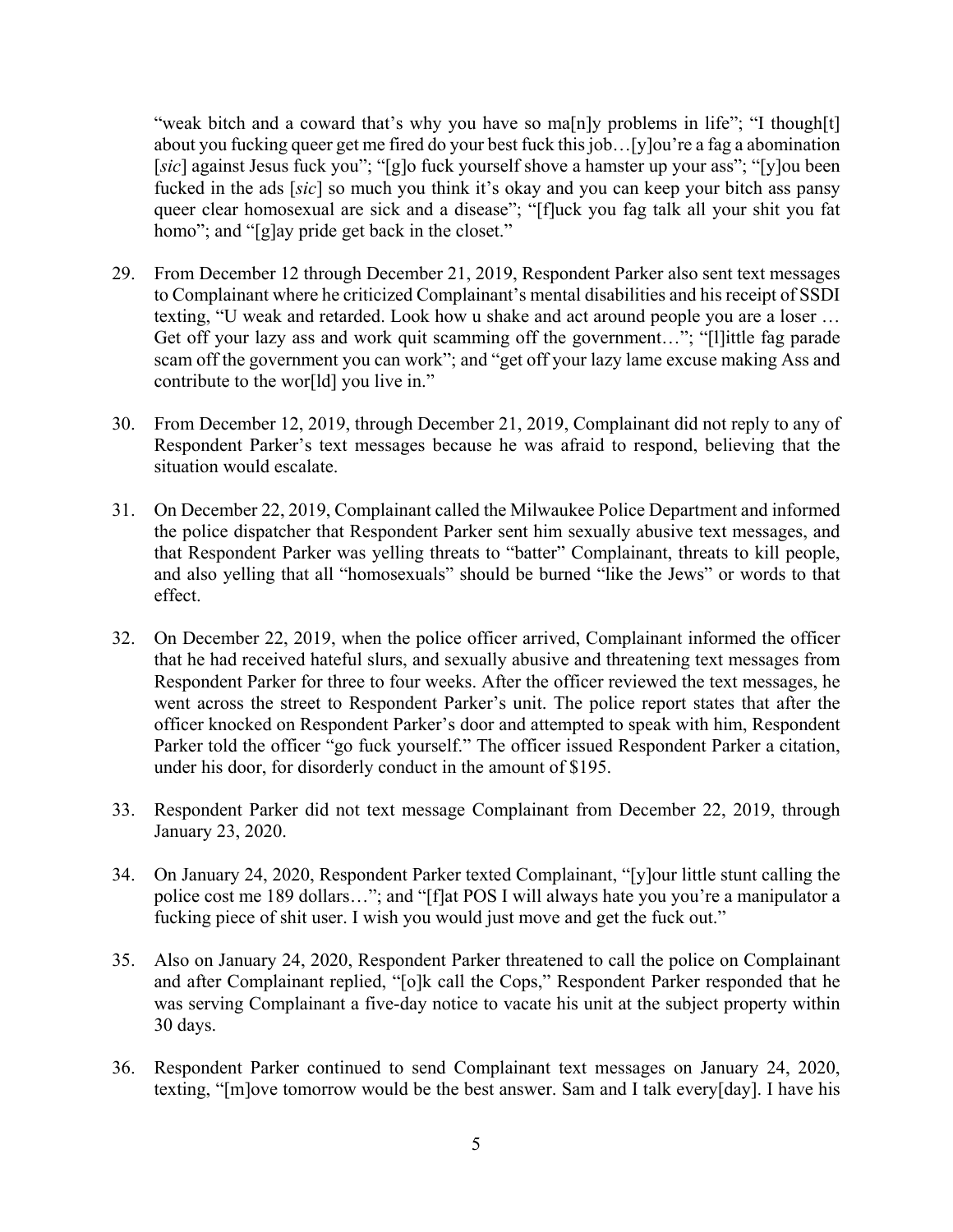full permission to get you out"; "[f]uck you call the police over petty bs u owe 189 dollars I won't see if be be [*sic*] gone quick. Think me and Sam are not on the same page…Nice meeting you but obviously you are not a good fit for leaf properties"; "[b]e out February 1<sup>st</sup> or your shits [*sic*] on the curb. You use people haha I see you. You're so fucking ugly inside. Get the fuck out get the fuck out fast." Complainant only replied, "[o]k. I'll put it on my list."

- 37. On January 24, 2020, Respondent Parker further texted, "…you have so many disgusting sexual partners." Complainant responded that he intended to leave his unit. Respondent Parker texted Complainant to "stick a cross up" his anus. Complainant replied, "…I'm asking [you] now to [please] leave me alone. Thank you."
- 38. On January 24, 2020, Respondent Parker sent additional text messages to Complainant based on his disability and receipt of SSDI including, "I won unemployed loser"; "[g]et a job"; "[l]azy leach"; and "[y]ou know what's scarce at royall people that have job's [*sic*]."
- 39. On January 28, 2020, Respondent Parker sent Complainant a text message asking, "I'm hungry do you want to come with us to eat." Complainant replied:

What[?] You threatened to kick me out by the first with no eviction notice [...] you threatened to call the cops on me, and through [*sic*] all my stuff on the front lawn. As well as say once again sexual harassment comments by shoving a cross up my ass. You attack my weight … No I'm keeping my distance from you. You already threatened to kill me on two occasions. Why would I ever want to be around such a psy[ch]opath. You need professional help Dennis. You are out of control. Your [*sic*] filled with such hate. I strongly believe in peace, hope, love and respect. You have none of those qualities. But what's strange  $Terry<sup>3</sup>$  $Terry<sup>3</sup>$  $Terry<sup>3</sup>$  does. You threatened me on multiple occasions, you broke both my windows, you spread hateful rumors about me (I only talked to Terry- no one else), you call me a slut and a whore because of my bed bug issue. Dennis I just don't trust u anymore. You owe me huge apologies for all this behavior. I have done nothing to deserve it at all.

- 40. From January 31, 2020, through February 16, 2020, Complainant and Respondent Parker did not exchange text messages.
- 41. For a short time from on or about February 17, 2020, through February 26, 2020, after Complainant made a maintenance complaint to the City, Respondent Parker acted in a more friendly manner toward Complainant. During this time, Respondent Parker refrained from using harassing language in his text messages.
- 42. On February 27, 2020, Complainant, Terry Schroeder and Respondent Parker went out to dinner together. Later that evening, after dinner, Respondent Parker sent Complainant a series of text messages, expressing frustration at purportedly having been left with a restaurant bill after dinner.. Respondent Parker texted Complainant, "faggot"; "loser"; "Sam

 $\overline{\phantom{a}}$ 

<span id="page-5-0"></span><sup>&</sup>lt;sup>3</sup> "Terry" refers to another tenant, Terry Schroeder, who also resided at the subject during this time and socialized with Complainant and Respondent Parker.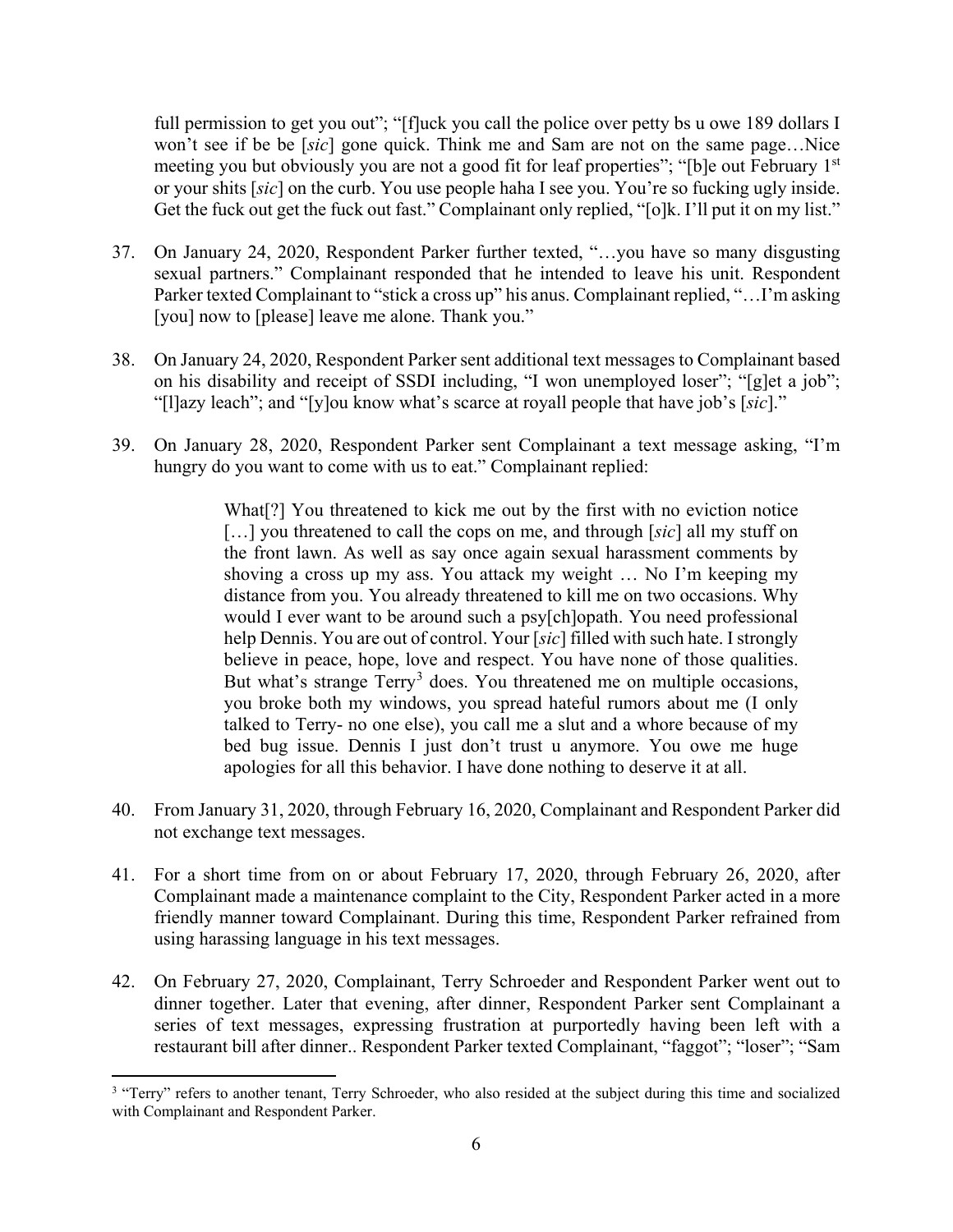and I just had a lengthy discussion it's best that you find a new home. Please move by April"; "[m]oving day your [*sic*] being evicted too call Sam"; and "appreciate you … gone by March  $1^{st}$ ."

- 43. On February 28, 2020, Respondent Parker threatened to evict Complainant once again when he texted, "Sam and I have discussed the constant problems and headaches and would like you gone April 1st … When everything you own is on the lawn April 1st who one [*sic*]? I'm smsh9 [*sic*] everything with a hammer if you're not gone ... homosexuals have no morals."
- 44. On March 5, 2020, Respondent Parker sent another text message to Complainant, "…Sam would like to see you move he is not renewing your lease and you are herby [*sic*] given your 30 day notice to vacate the property…Sam's words not mine."
- 45. On April 13, 2020, Complainant sent Respondent Leaf a text message informing him that Respondent Parker had tried to force Complainant to vacate his unit several times, with no written notice or warning. While Respondent Leaf replied to other matters raised by Complainant in his text message, Respondent Leaf, did not respond to Complainant's text message regarding Respondent Parker demanding Complainant vacate the property.
- 46. On May 29, 2020, Complainant sent Respondent Leaf a text message conveying his 30-day notice to vacate the property and informed Respondent Leaf that he would vacate on July 1, 2020. Respondent Leaf replied and confirmed that "July  $1<sup>st</sup>$  is ok."
- 47. On June 21, 2020, Respondent Parker physically assaulted Complainant at the subject property by punching Complainant in the groin with a closed fist. Immediately afterwards, Respondent Parker said, "hope you enjoyed the sexual assault," or similar words to that effect.
- 48. On June 23, 2020, Complainant called the Milwaukee Police Department to report the assault and to report that, the day before, Respondent Parker made statements that Respondent Parker wanted to sleep with Complainant. After Complainant described the assault, he explained to the officers that he did not report the incident right away because Respondent Parker is the property manager, and Complainant was fearful of what the police report described as fear of "tenant intimidation." That same day, the police officers spoke to Respondent Parker who denied the assault. The officer issued Respondent Parker a citation, for assault and battery, in the amount of \$376.
- 49. On June 23, 2020, Complainant sent Respondent Leaf a text message informing him that Respondent Parker assaulted him and that if Respondent Parker continued to harass Complainant, he "…will call the cops, press charges, and file a restraining order. This harassment needs to end NOW!" Respondent Leaf did not respond to Complainant's June 23, 2020, text message.
- 50. On June 25, 2020, Complainant texted Respondent Leaf who failed to respond to Complainant's June 23, 2020, text message. Complainant texted Respondent Leaf: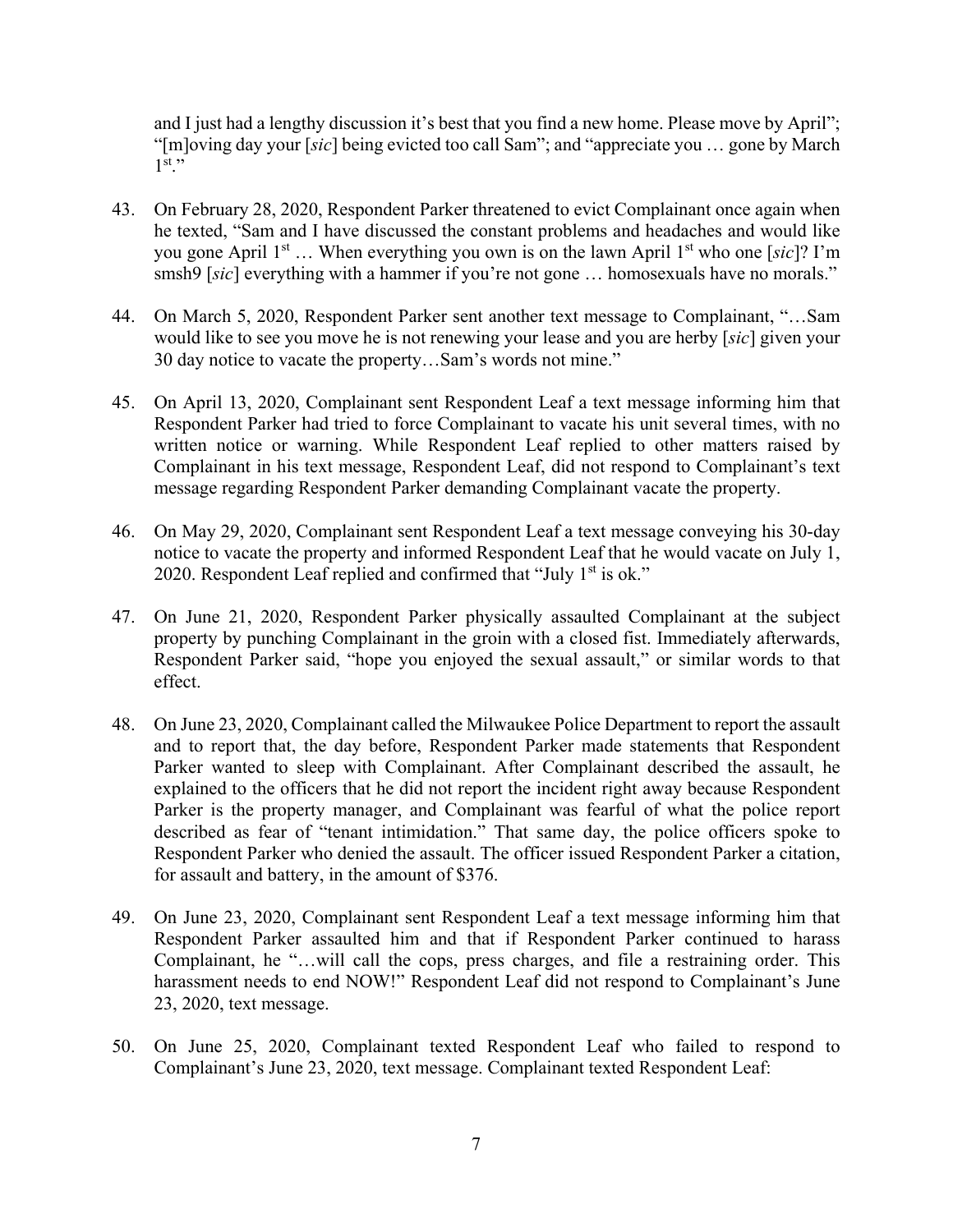"Dear Sam

According to Dennis he has your full permission to take any and all of my personal property either downstairs, my room and my futon and either destroy it, sell it, or throw it out. If he touches any of my personal property I will call the cops, press charges and hold you legally responsible for his actions. His drinking and drug use is out of control. He continues to yell from his balcony God HATES niggers and fagots [*sic*]. He is completely out of control. Please inform him these threats are a violation of my tenets [*sic*] rights. If he chooses to break them legal consequences will take place."

- 51. On June 25, 2020, Respondent Leaf finally responded to Complainant and texted, "I'll tell him to stay [a]way from you. Just confirming you gave your 30-day notice and are moving out next week." Complainant replied, "next week Wednesday." Respondent Leaf replied, "I'll tell him to not talk to you or approach you about anything. Leave you in peace for the next week."
- 52. On or about July 1, 2020, Complainant vacated the subject property.
- 53. Another tenant who resided at the subject property during the relevant time period witnessed Respondent Parker's harassing behavior. The witness recalled that Respondent Parker called Complainant a "fag," would propose sexual acts that Respondent Parker wanted to do to Complainant and yelled anti-gay slurs, such as "I hate faggots," from his balcony outside. The witness also stated that Respondent Parker's comments were often about oral sex and involved words like "cocksucker," and other comments about Complainant's sexuality.
- 54. Respondents LPI and Leaf are vicariously liable for Respondent Parker's discriminatory conduct. 24 C.F.R. §§ 100.7(b).
- 55. As a result of Respondent Parker's discriminatory conduct, Complainant suffered actual damages, including, but not limited to economic loss, lost housing opportunity, embarrassment, humiliation, anxiety, and other emotional distress.
- 56. Complainant indicated that Respondent Parker's harassment was one of the worst experiences of his life and an extremely traumatic experience for him. Complainant has not stopped thinking about the harassment to this day. The harassment exacerbated his disability which caused Complainant to suffer frequent panic attacks. Due to the harassment, Complainant's headaches are much worse, and he also has difficulty sleeping.

## **D. LEGAL ALLEGATIONS**

57. Respondents discriminated against Complainant based on sex and disability by making housing otherwise unavailable to Complainant when Respondent Parker subjected Complainant to harassment because of sex and disability, causing Complainant to vacate his home, in violation of subsections 804(a) and 804(f)(1) of the Act. 42 U.S.C. §§ 3604(a),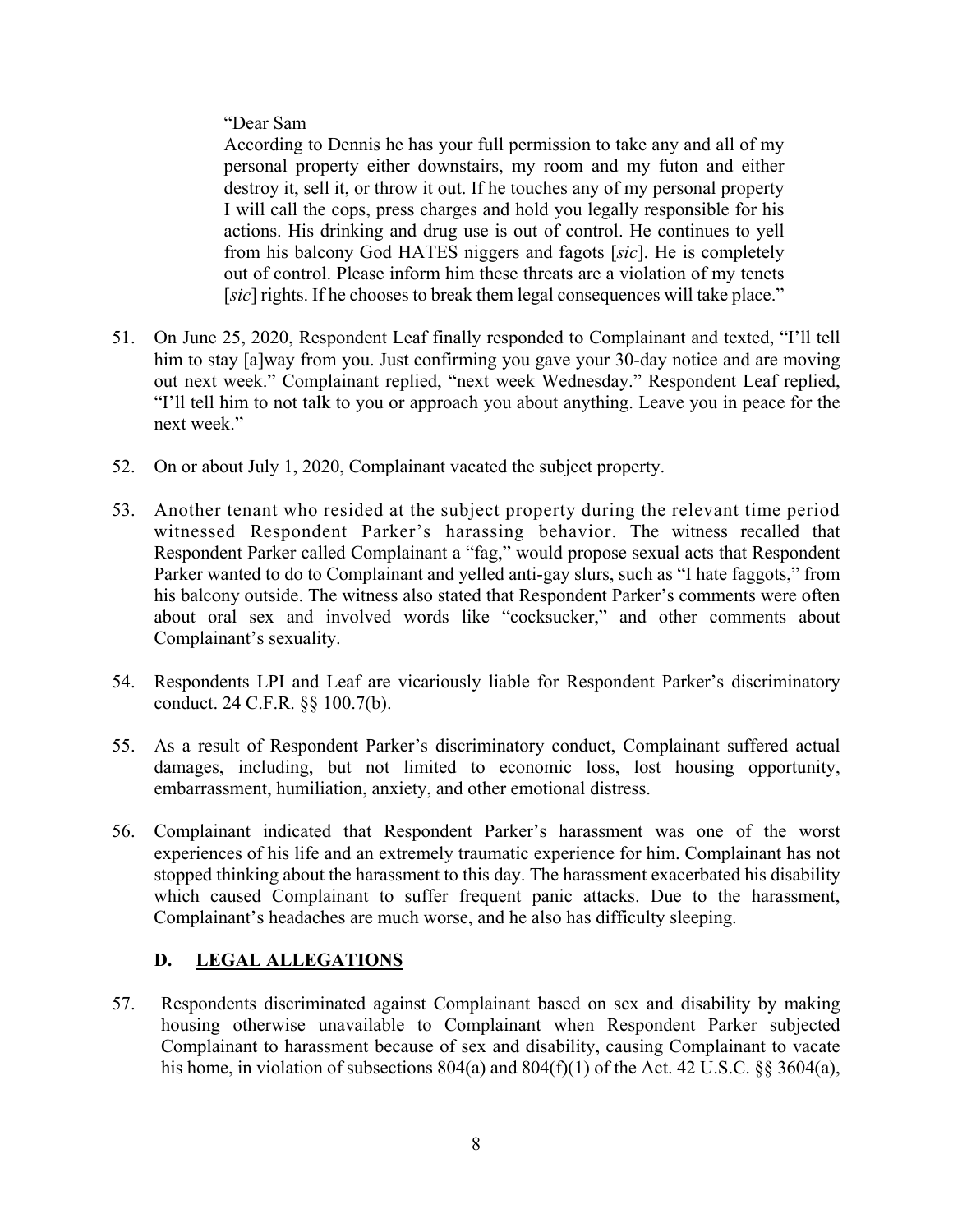3604 (f)(1); 24 C.F.R. §§ 100.50(b)(3); 100.60(b)(7); 100.70(b); 100.202(a)(1) and  $100.600(a)(2)$ .

- 58. Respondents discriminated against Complainant in the terms, conditions, or privileges of the rental of a dwelling, because of sex and disability, when Respondent Parker subjected Complainant to severe or pervasive harassment, in violation of subsections 804(b) and 804(f)(2) of the Act. 42 U.S.C. § 3604(b), 3604(f)(2); 24 C.F.R. §§ 100.50(b)(2); 100.65(a), (b)(7);  $100.202(b)(1)$  and  $100.600(a)(2)$ .
- 59. Respondents discriminated against Complainant when Respondent Parker made numerous statements to Complainant with respect to the rental of the subject property, that indicated a preference, limitation, or discrimination, based on sex or disability, or an intention to make such preference, limitation or discrimination including unwelcome comments of a sexual or disability-related nature, in violation of subsection 804(c) of the Act. 42 U.S.C. § 3604(c); 24 C.F.R. §§ 100.50(b)(4); 100.75(a), (b), and (c)(1).
- 60. Respondents discriminated against Complainant when Respondent Parker coerced, intimidated, threatened, and interfered with Complainant's exercise or enjoyment of rights granted or protected by section 804 of the Act, in violation of section 818 of the Act. 42 U.S.C. § 3617; 24 C.F.R. §§ 100.50(b)(3); 100.60(b)(7); 100.65(b)(7); 100.400(b), (c)(2); and 100.600(a)(2).
- 61. Respondents discriminated against Complainant when Respondent Parker retaliated against Complainant by taking actions to evict Complainant after Complainant reported the harassment and violence to the police, in violation of section 818 of the Act. 42 U.S.C. § 3617; 24 C.F.R. § 100.400(c)(6).

### **III. CONCLUSION**

WHEREFORE, the Secretary of HUD, through HUD's Office of the General Counsel for Region V, and pursuant to 42 U.S.C.  $\S 3610(g)(2)(A)$  of the Act, hereby charges Respondents with engaging in discriminatory housing practices in violation of  $\&$  3604(a), 3604(b), 3604(c),  $3604(f)(1)-(2)$ , and  $3617$ , and requests that an Order be issued that:

- 1. Declares that the discriminatory housing practices of Respondents, as set forth above, violate subsections 804(a), 804(b), 804(c), 804(f)(1)-(2), and 818;
- 2. Enjoins Respondents, their agents, employees, and successors, and all other persons in active concert or participation with them, from discriminating or retaliating against any person in any aspect of the rental of a dwelling in violation of the Act, including because of sex or disability, pursuant to 42 U.S.C.  $\S 3612(g)(3)$  and 24 C.F.R. $\S 180.670(b)(3)(ii)$ ;
- 3. Enjoins Respondents from coercing, intimidating, threatening, or interfering with any person in the exercise or enjoyment of, or on account of his or her having exercised or enjoyed, or aided or encouraged any other person in the exercise or enjoyment of, any right